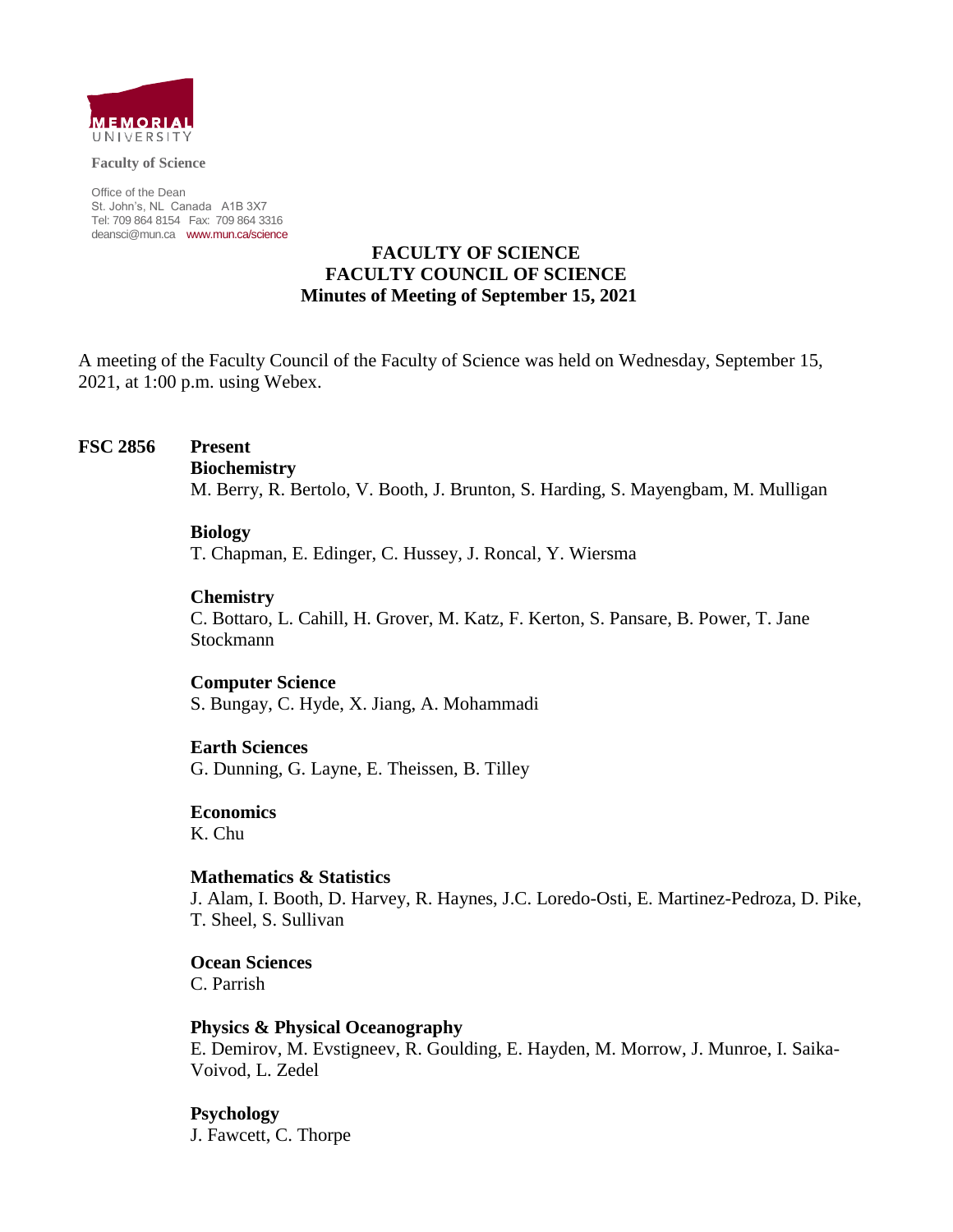## **Dean of Science Office**

N. Bishop, J. Blundell, S. Dufour, M. Fitzpatrick, T. Fridgen, L. Frizzell, G. Jackson, J. Kavanagh, G. Kenny, P. MacCallum, J. Major, R. Newhook, J. Whalen

### **Guests:**

J. Browne, D. Hardy-Cox

# **FSC 2857 Regrets**: T. Mackenzie, V. MacNab, C. Walsh

## **FSC 2858 Adoption of Minutes**

**Moved:** Minutes of the meeting of June 16, 2021, be adopted. (Berry/Sheel ) **Carried**

- **FSC 2859 Business Arising:** None
- **FSC 2860 Correspondence:** None

## **FSC 2861 Presentation by Dr. Donna Hardy-Cox, Associate Vice-President (Academic) Students:**

Dr. Donna Hardy-Cox and Jennifer Browne, Director of Student Life, provided information on the services offered through Student Life. There are various supports for students provided through their office. There are over 1,000 student positions available through GradSwep and ISWEP. Even though the deadline has passed for requesting a MUCEP position, departments can still submit applications and these late applications will be waitlisted.

## **FSC 2862 Presentation by Dr. Xianta Jiang – Proposed Human Neuroscience Center:**

Dr. Jiang is seeking support from the Faculty for this proposed center. The mission is to accelerate research, seed new scientific collaborations and enhance the training of graduate, postgraduate and undergraduate students in human neuroscience at Memorial.

## **FSC 2863 Reports of StandingCommittees:**

## **A. Undergraduate StudiesCommittee:** No business

## **B. Graduate Studies Committee:**

Presented by Graham Layne, Chair, Graduate Studies Committee

- **a.** Department of Chemistry, Special Topics course, CHEM 6292, Selected Topics in Inorganic Chemistry, Carbon Dioxide: A Scientific Perspective, approved by the committee and presented to Faculty Council for information only.
- **b.** Department of Computer Science, Request for Approval of a Graduate Course, COMP 700A/B, Extended Research Project (Layne/Bungay) **Carried**

# **C. Library Committee:**

Presented by Mykhalo Evsitgneev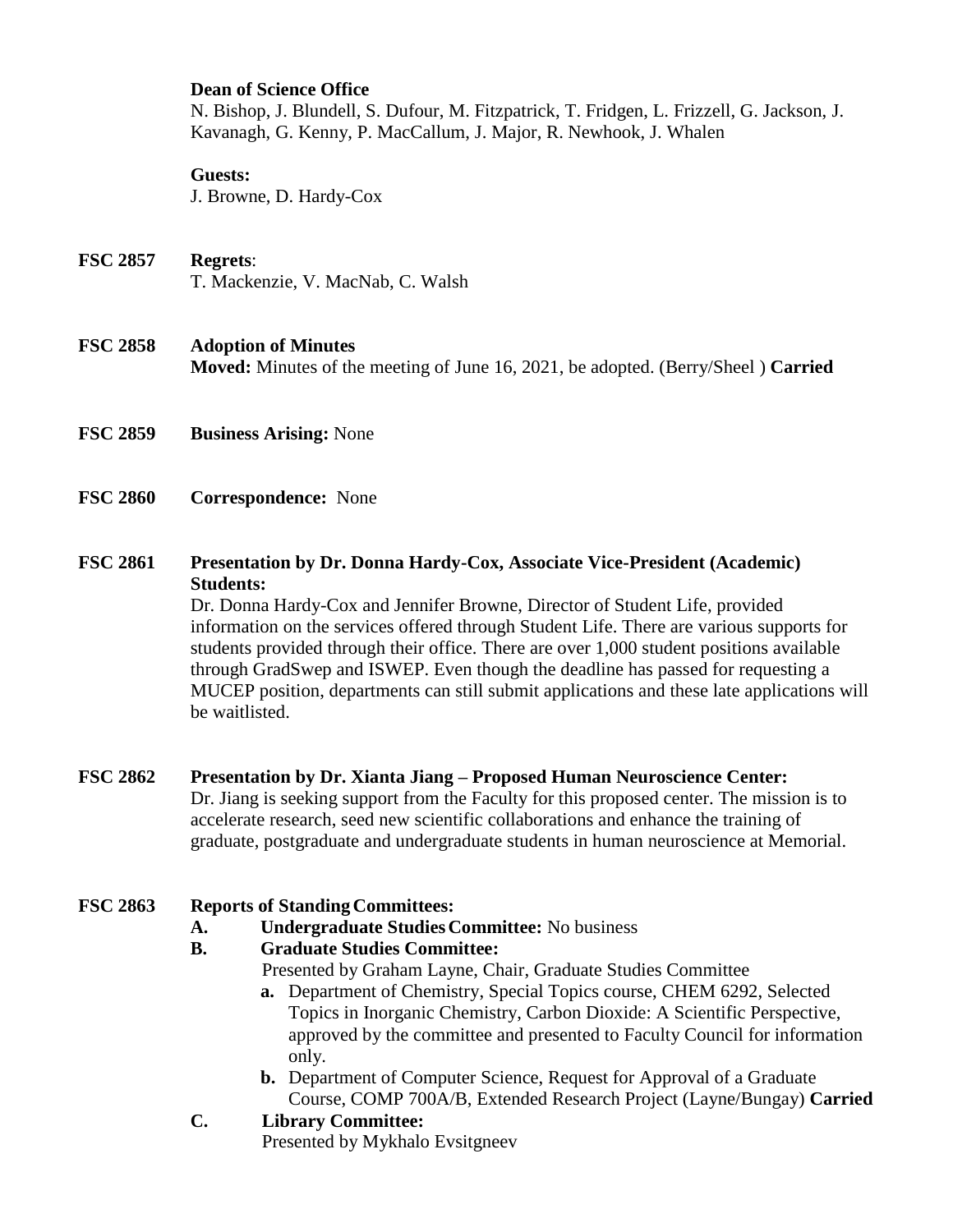- 1. The QEII Library has about 1,000,000 books which are stored in a special storage area. Because the library is running out of space for new items, any books published before 1970 that have not been checked out in twelve years, will be sent to a large storage facility in Downsview, Ontario.
- 2. Faculty are encouraged to complete the form for the library so that the library staff know of the journal needs for Science.

## **FSC 2864 Reports of Delegates from Other Councils:** None

## **FSC 2865 Report of the Dean**

Presented by Dr. Travis Fridgen, Acting Dean

## 1. **Fall semester start**

I think the semester has gotten off to a great start! I've been around to labs and learning spaces and students certainly seem to happy to be back. Thank you to all of our staff and faculty for all your hard work in getting courses ready for our students. This is a transition semester, and we are expecting to be 100% in person in the winter.

## 2. **Welcome to new Heads**

I would like to thank Dr. Mary Courage for stepping in and leading the Department of Psychology for the last year, during a pretty difficult time for all faculty, staff, and students. I would also like to welcome Dr. Christina Thorpe who has begun a threeyear term as Head of Psychology. I would also like to thank Dr. Kristin Poduska who finished a very productive three-year term as Head of Physics and welcome Dr. Len Zedel into that position for the next three years. I look forward to working with both Tina and Len.

## **3. Welcome to new faculty and staff**

We have five new faculty members and six new staff members in the Faculty of Science, and I welcome you all to Memorial and the Faculty. One of these new staff members, Jessica Whalen, is the Faculty of Science Career Development Coordinator and she will be reaching out to departments, if she hasn't already, to introduce herself your department and let everyone know what services we offer our students and graduates in career guidance. She would also like to take a small amount of time in some lectures and labs to introduce herself and the service to our students.

## **4. Faculty of Science Strategic Plan Consultations**

I will be asking Heads to invite me to department meetings to meet with faculty and staff to consult on our strategic plan. The Dean's office, along with Heads and Deputy Heads, attended a retreat in September to begin to look at priorities. Once we get an outline, I want to know what priorities faculty and staff have, as well as some ideas on how to get there. I will also organize a meeting with undergraduate and graduate students to receive their input.

**FSC 2866 Question Period** No questions.